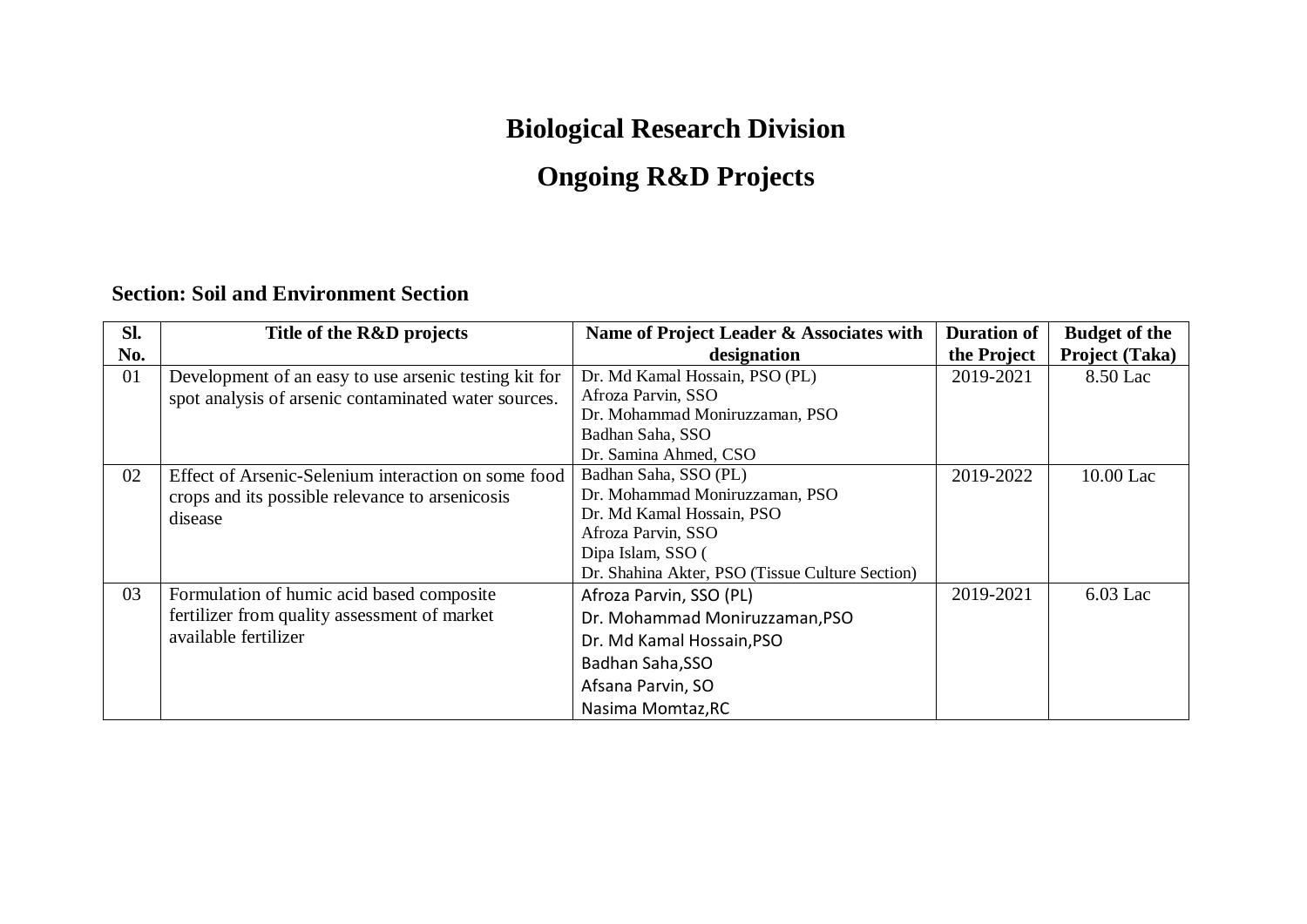#### **Section: Tissue Culture Section**

| Sl. | Title of the R&D projects                                                                                                                                                                                        | Name of Project Leader & Associates with                                                                                                                                                                                                                         | <b>Duration of</b> | <b>Budget of the</b>  |
|-----|------------------------------------------------------------------------------------------------------------------------------------------------------------------------------------------------------------------|------------------------------------------------------------------------------------------------------------------------------------------------------------------------------------------------------------------------------------------------------------------|--------------------|-----------------------|
| No. |                                                                                                                                                                                                                  | designation                                                                                                                                                                                                                                                      | the Project        | <b>Project (Taka)</b> |
| 01  | Qualitative and quantitative determination of bioactive<br>metabolites in field grown plants, in vitro grown plants<br>and callus tissues obtaining from Rauwolfia serpentina<br>L and <i>Bacopa monnieri</i> L. | Dr. Md. Salim Khan, PSO (PL)<br>Dr. Md. Ahashan Habib, PSO<br>Dr. Shahina Akter, PSO<br>Dr. Tanjina Akhtar Banu PSO<br>Barna Goswami, SSO                                                                                                                        | 2017-2021          | 5.00 Lac              |
|     |                                                                                                                                                                                                                  | Md. Hemayet Hossain, PSO (CRD)                                                                                                                                                                                                                                   |                    |                       |
| 02  | High efficiency regeneration system of Gynura<br><i>procumbens</i> (Lour.) Merr. an important medicinal<br>plant and identification of its active compounds<br>through NMR profiling.                            | Dr. Tanjina Akhtar Banu, PSO (PL)<br>Dr. Md. Salim Khan, PSO<br>Dr. Md. Ahashan Habib, PSO<br>Dr. Shahina Akter, PSO<br>Barna Goswami, SSO<br>Dr. Md. Hossain Sohrab, CSO (PSRD)<br>Muhammad Abdullah Al-Mansur, P.S.O (INARS)<br>Md. Hemayet Hossain, PSO (CRD) | 2016-2021          | 5.00 Lac              |
| 03  | Transfer and expression of Alpha zein gene in some<br>fruit plants.                                                                                                                                              | Dr. Shahina Akter, SSO (PL)<br>Dr. Md. Salim Khan, PSO<br>Dr. Md. Ahashan Habib, SSO<br>Dr. Tanjina Akhtar Banu SSO<br>Barna Goswami, SSO                                                                                                                        | 2018-2021          | $2.00$ Lac            |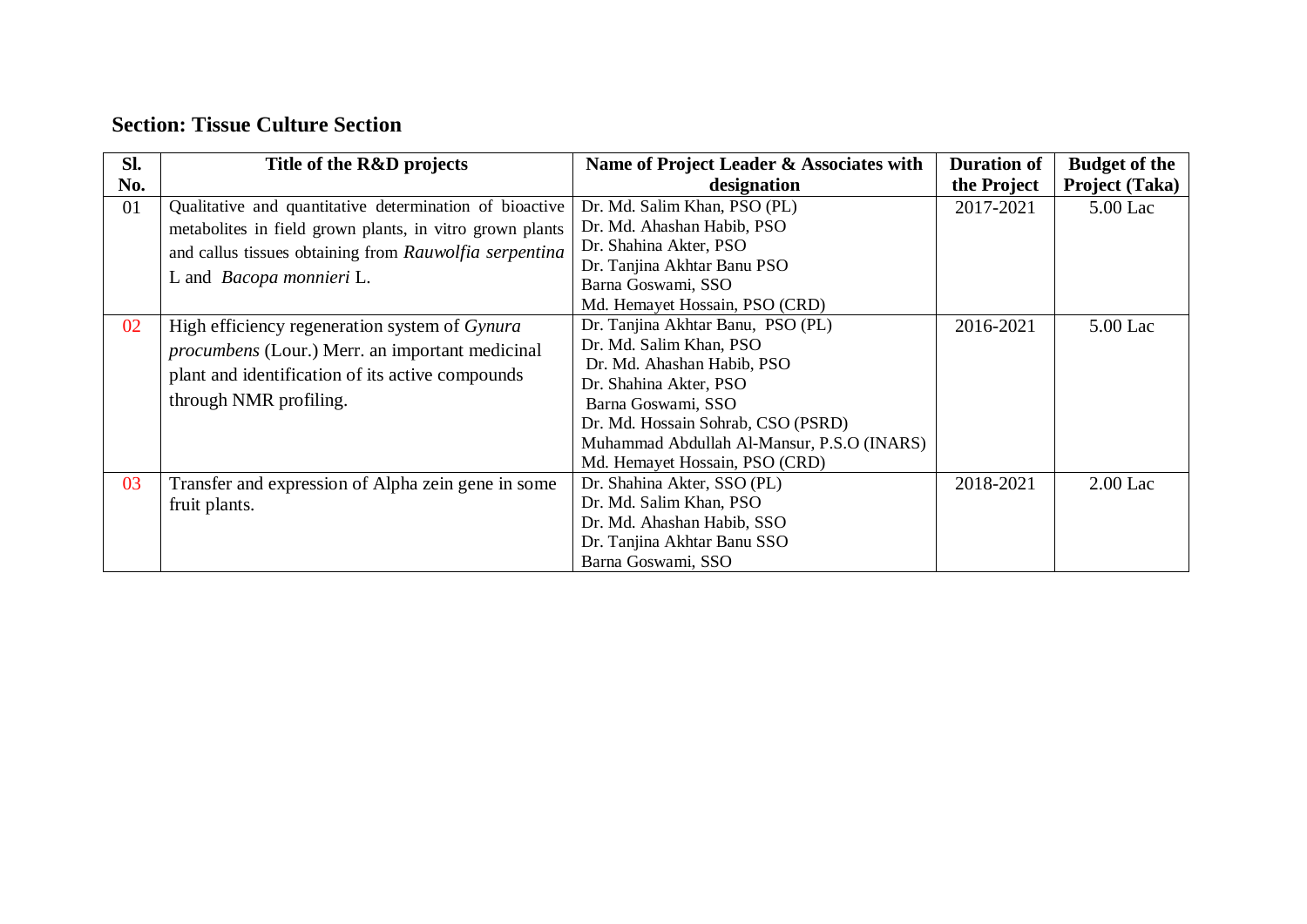### **Section: Plant Pathology Section**

| Sl. | Title of the R&D projects                                                                                                                                                             | Name of Project Leader & Associates                                                                                                                                                                                                                                         | <b>Duration of the</b> | <b>Budget of the</b>  |
|-----|---------------------------------------------------------------------------------------------------------------------------------------------------------------------------------------|-----------------------------------------------------------------------------------------------------------------------------------------------------------------------------------------------------------------------------------------------------------------------------|------------------------|-----------------------|
| No. |                                                                                                                                                                                       | with designation                                                                                                                                                                                                                                                            | <b>Project</b>         | <b>Project (Taka)</b> |
| 01  | Bio-remediation of fungi responsible for infestation<br>of finished leather                                                                                                           | Mst. Elina Akther Zenat, SSO (PL)<br>Natasha Nafisa Haque, RC<br>Mst. Nadira Begum, SSO<br>Dr. Md. Zamilur Rahman, SSO<br>John Liton Munshi, PSO<br>Kanish Fatema, SSO(LRI)<br>Dr. Farhana Afroz , SSO(PSRD)<br>Dr. Md. Abdulla-Al-Mamun, (Assistant<br>Professor) ILET, DU | 2020-2022              | 3.00 Lac              |
| 02  | High efficiency regeneration system of Gynura<br><i>procumbens</i> (Lour.) Merr. an important medicinal<br>plant and identification of its active compounds<br>through NMR profiling. |                                                                                                                                                                                                                                                                             |                        |                       |

### **Section: Zoology Section**

| Sl. | Title of the R&D projects                                                      | Name of Project Leader & Associates | Duration of the | <b>Budget of the</b>  |
|-----|--------------------------------------------------------------------------------|-------------------------------------|-----------------|-----------------------|
| No. |                                                                                | with designation                    | <b>Project</b>  | <b>Project (Taka)</b> |
| 01  | Economic importance of Insect in formation of Agar   Nahid Sultana, SSO (P. L) |                                     | 2018-2021       | $4.00$ Lac            |
|     | within Agar wood tree: It's identification, biology $\&\ $                     | Md. Rakibul Hasan, SSO              |                 |                       |
|     | technique developed for insect rearing.                                        | Shanzida Islam, SO                  |                 |                       |
|     |                                                                                | Amena Kibria, SO                    |                 |                       |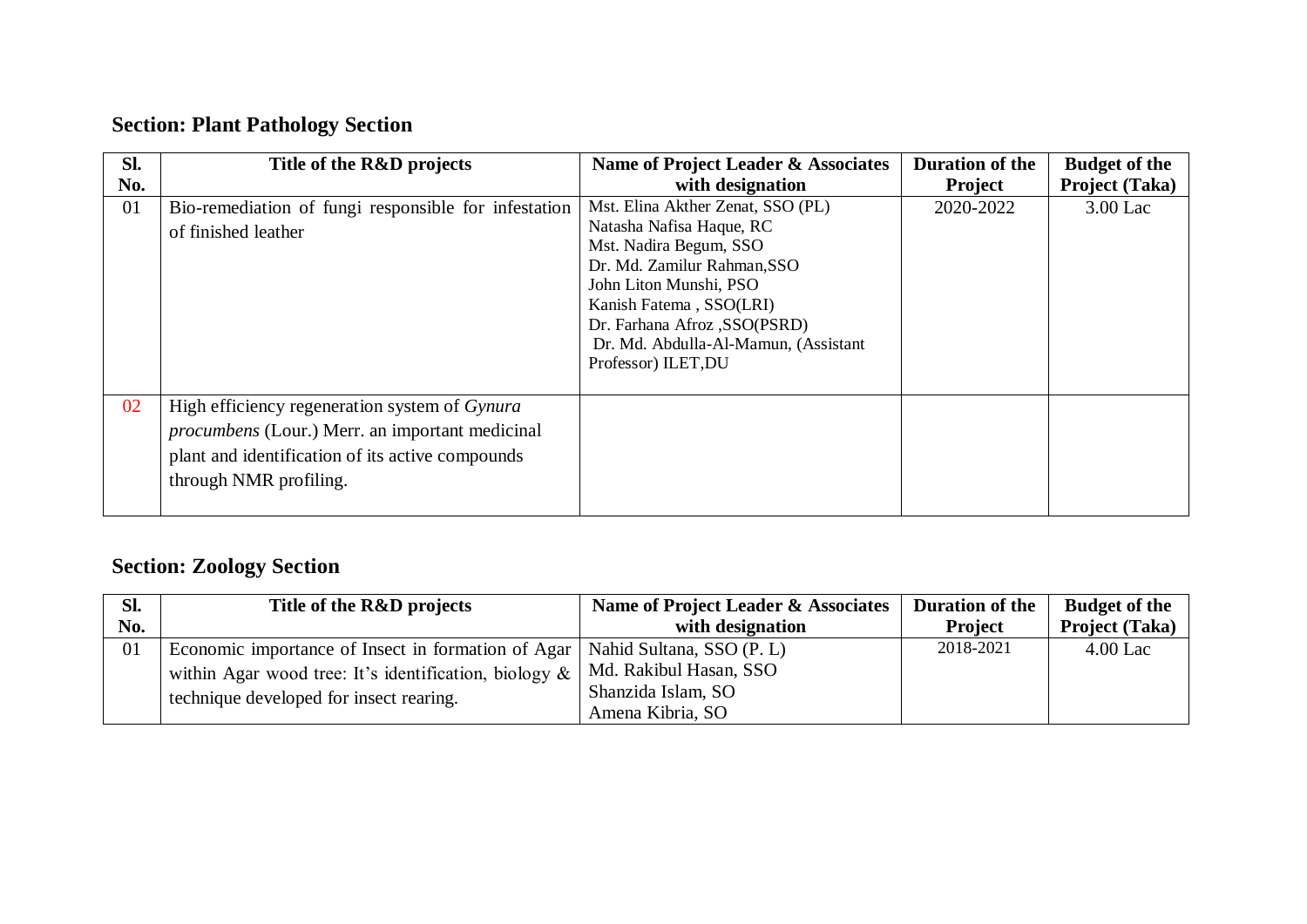## Fiber & Polymer Research Division Ongoing R&D Projects

| SI. | Title of the R&D projects                           | Name of Project Leader & Associates  | <b>Duration</b> | <b>Budget of the</b> |
|-----|-----------------------------------------------------|--------------------------------------|-----------------|----------------------|
| No. |                                                     | with designation                     | of the          | Project              |
|     |                                                     |                                      | <b>Project</b>  | (Taka)               |
|     |                                                     |                                      |                 |                      |
| 01  | application of industrially<br>Development and      | Md. Mahbubur Rahman (PL)             | 2019-2022       |                      |
|     | important cellulose                                 | Zahidul Islam                        |                 |                      |
|     | derivatives (HPMC, MC, CMC, Celluloseacetate        | Muhammad Saiful Islam                |                 |                      |
|     | etc.) from                                          | Swapan Kumer Ray                     |                 |                      |
|     | lignocellulosic biomass (Jute etc.)                 | Md. Abdullah Al Mansur               |                 |                      |
|     |                                                     | Dipa Islam                           |                 |                      |
|     |                                                     | Dr. Toufic Ahmed                     |                 |                      |
|     |                                                     | Dr. M. Sarwar Jahan                  |                 |                      |
| 02  | Synthesis of thermoplastic modified thermosetting   | <b>Shahin Sultana (PL)</b>           | 2017-2021       |                      |
|     | polymers, composites and nanocomposties.            | Lutfun Naher Hilary                  |                 |                      |
|     |                                                     | Zahidul Islam                        |                 |                      |
|     |                                                     | Md. Rashed Hasan                     |                 |                      |
| 03  | Development of Polyaluminum Chloride to be used     | Shamima Akther Eti (PL)              | 2017-2021       |                      |
|     | as coagulant for textile waste water treatment      | Swapan Rumer Ray                     |                 |                      |
|     |                                                     | Md. Jyanal Abedin                    |                 |                      |
|     |                                                     | Riyadh Hossain Bhuiyan               |                 |                      |
| 04  | Production of polyvinyl chloride (PVC) solvent      | <b>Shahin Sultana (PL)</b>           | 2019-2022       |                      |
|     | cement and composite                                | Zahidul Islam                        |                 |                      |
|     | materials using waste PVC and acrylic polymers      | Md. Jaynal Abedin                    |                 |                      |
|     |                                                     | Lutfun Naher Hilary                  |                 |                      |
|     |                                                     | Md. Khabiruddin Sarker               |                 |                      |
| 05  | Synthesis of thermoset polyester for preparation of | Shahin Sultana (PL),                 | 2020-2023       |                      |
|     | filler and composite materials                      | Dr. Mohammad Majedul Haque,          |                 |                      |
|     |                                                     | Md. Jaynal Abedin, Md. Saiful Islam, |                 |                      |
|     |                                                     | Md. Khabir Uddin Sarker,             |                 |                      |
|     |                                                     |                                      |                 |                      |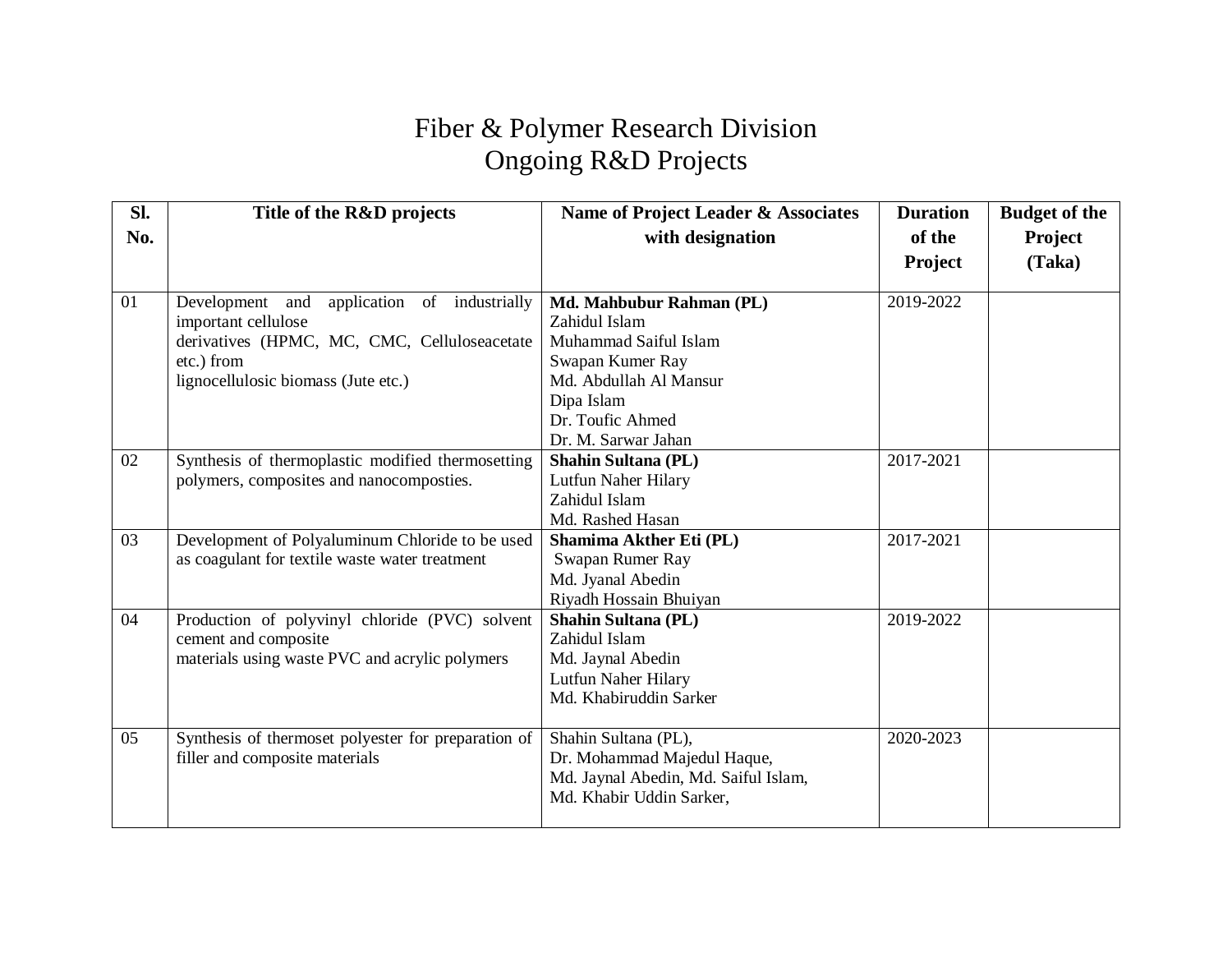| -06 | Preparation of Polyacrylic acid (PAA) based   Shamima Akther Eti (PL) |                                 | 2020-2022 |
|-----|-----------------------------------------------------------------------|---------------------------------|-----------|
|     | nanocomposites for the removal of textile effluent                    | Lutfunnaher Hilary              |           |
|     |                                                                       | Md. Jyanal Abedin               |           |
|     |                                                                       | Riyadh Hossain Bhuiyan          |           |
| 07  | Development of phosphorus based bio-polymer                           | Dr. Mohammad Majedul Haque (PL) | 2020-2022 |
|     | flame retardant for composite and plastic materials                   | Md. Jaynal Abedin               |           |
|     |                                                                       | Md. Khabir Uddin Sarker         |           |
|     |                                                                       | Swapan Kumer Ray                |           |
|     |                                                                       |                                 |           |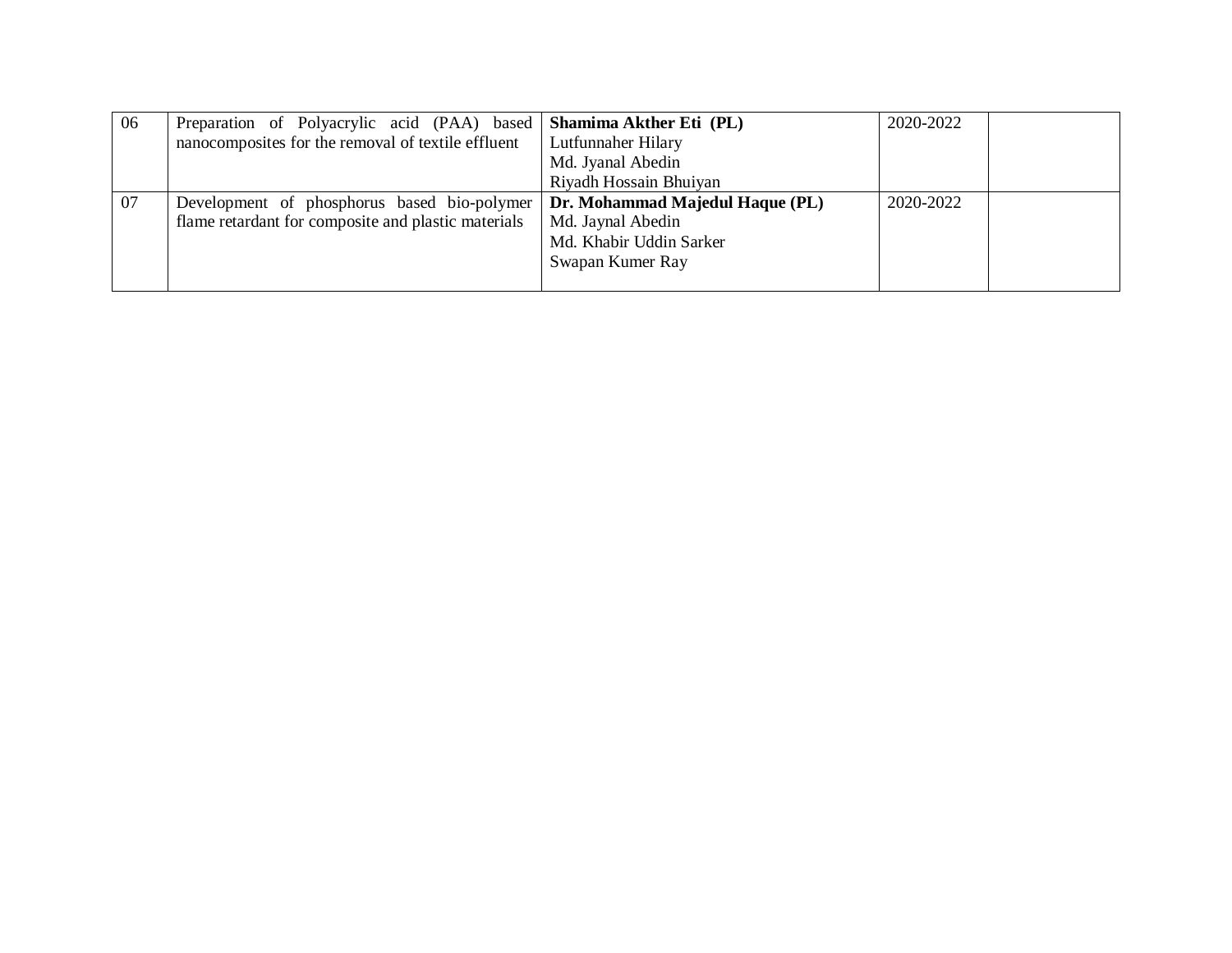#### **Industrial Physics Division Ongoing R&D Projects**

| Sl.<br>No. | Title of the R&D projects                                                                                                                             | Name of Project Leader & Associates<br>with designation                                                                                                                                                   | <b>Duration</b><br>of the<br><b>Project</b> | <b>Budget of the</b><br>Project<br>(Taka) |
|------------|-------------------------------------------------------------------------------------------------------------------------------------------------------|-----------------------------------------------------------------------------------------------------------------------------------------------------------------------------------------------------------|---------------------------------------------|-------------------------------------------|
| 01         | Development of eco-friendly dielectric ceramic<br>materials for energy storage application                                                            | Suravi Islam, PSO (PL)<br>Dr. Syed Farid Uddin Farhad, PSO<br>Nazia Khatun, SSO<br>Mohammad Sajjad Hossain, SSO<br>Nazmul Islam Tanvir, RC<br>Dr. Samia Tabassum, SSO (IFRD)<br>Monika Mahmud, SO (IGCRT) | <b>July 2020-</b><br>June 2022              | $3.0$ Lac                                 |
| 02         | Fabrication of highly Transparent and conducting<br>Substrate (TCS) of using low cost and environment<br>friendly materials for consumer electronics. | Dr. Syed Farid Uddin Farhad, PSO (PL)<br>Suravi Islam, PSO (PL)<br>Nazmul Islam Tanvir, RC                                                                                                                | July 2017-<br>Dec 2021<br>(Extended)        |                                           |
| 03         | Development of magnetic material for sensor                                                                                                           | Nazia Khatun, SSO (PL)<br>Dr. Most Hosney Ara Begum, CSO<br>Suravi Islam, PSO<br>Dr. Syed Farid Uddin Farhad, PSO                                                                                         | July 2018-<br>June 2021                     |                                           |
| 04         | Synthesis and properties optimization of wide band<br>gap semiconducting materials through cost effective-<br>ease technique.                         | Mohammad Sajjad Hossain, SSO (PL)<br>Dr. Syed Farid Uddin Farhad, PSO<br>Nazmul Islam Tanvir, RC                                                                                                          | July 2018-<br>June 2021                     | 2.80 Lac                                  |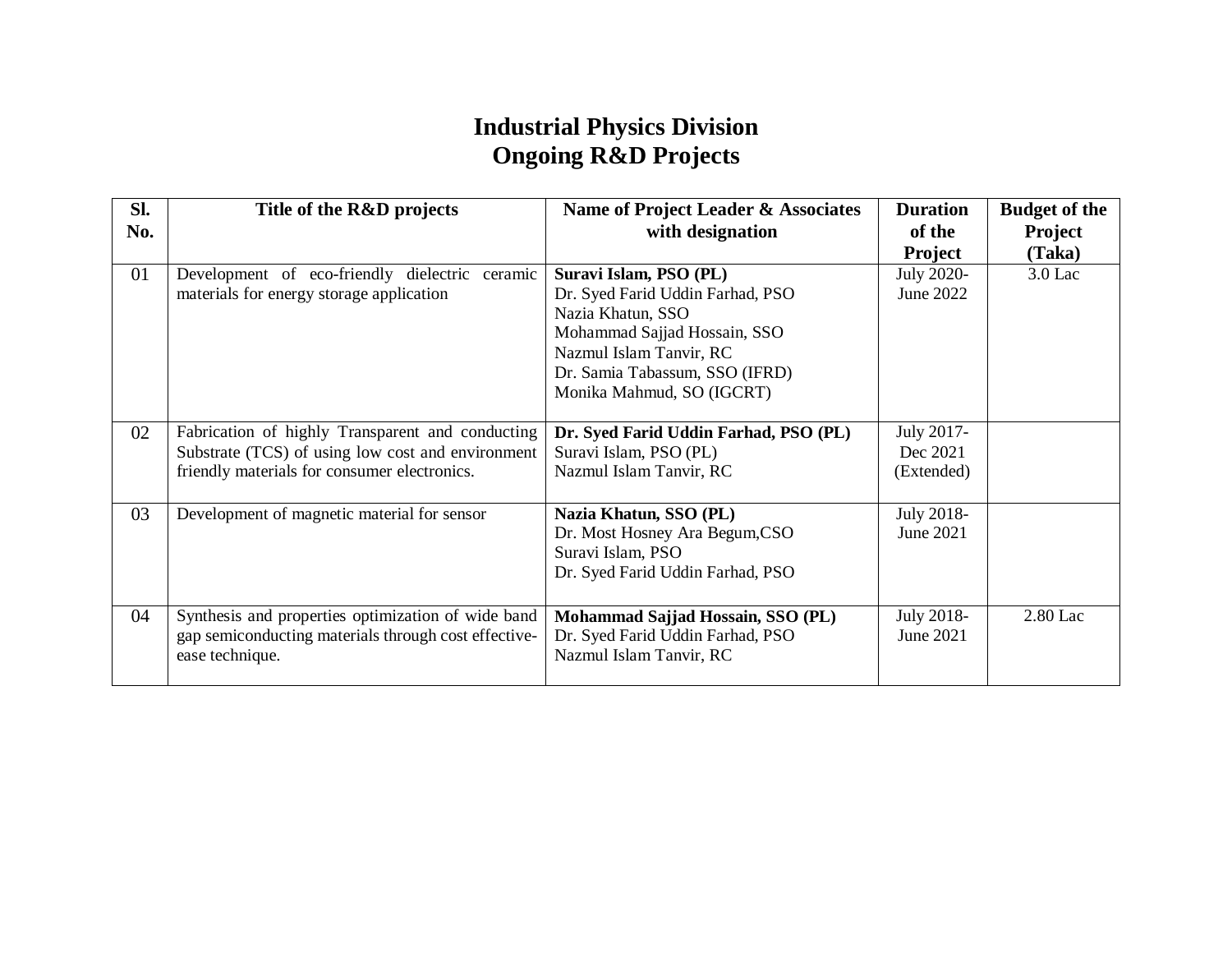# **Physical Instrumentation Division Ongoing R&D Projects**

| Sl.<br>No. | Title of the R&D projects                                                          | Name of Project Leader & Associates<br>with designation                                                                                                                                                           | <b>Duration</b><br>of the<br><b>Project</b> | <b>Budget of the</b><br>Project<br>(Taka) |
|------------|------------------------------------------------------------------------------------|-------------------------------------------------------------------------------------------------------------------------------------------------------------------------------------------------------------------|---------------------------------------------|-------------------------------------------|
| 01         | Development of a multi agent based control system<br>for fire disaster management. | KhaledunNahar Babi, SSO (PL)<br>Md. Saidul Islam, SSO, IFRD<br>Abu Kowsar, SSO, BTRI<br>Md. Sadequl Islam, M. Engr.<br>Md. Forhad Hossain, Sr. Engr, PP&PDC<br>Mst. KamrunNahar, SSO and<br>Dr. Samina Ahmed, CSO | 2019-2022                                   | $6.00$ Lac                                |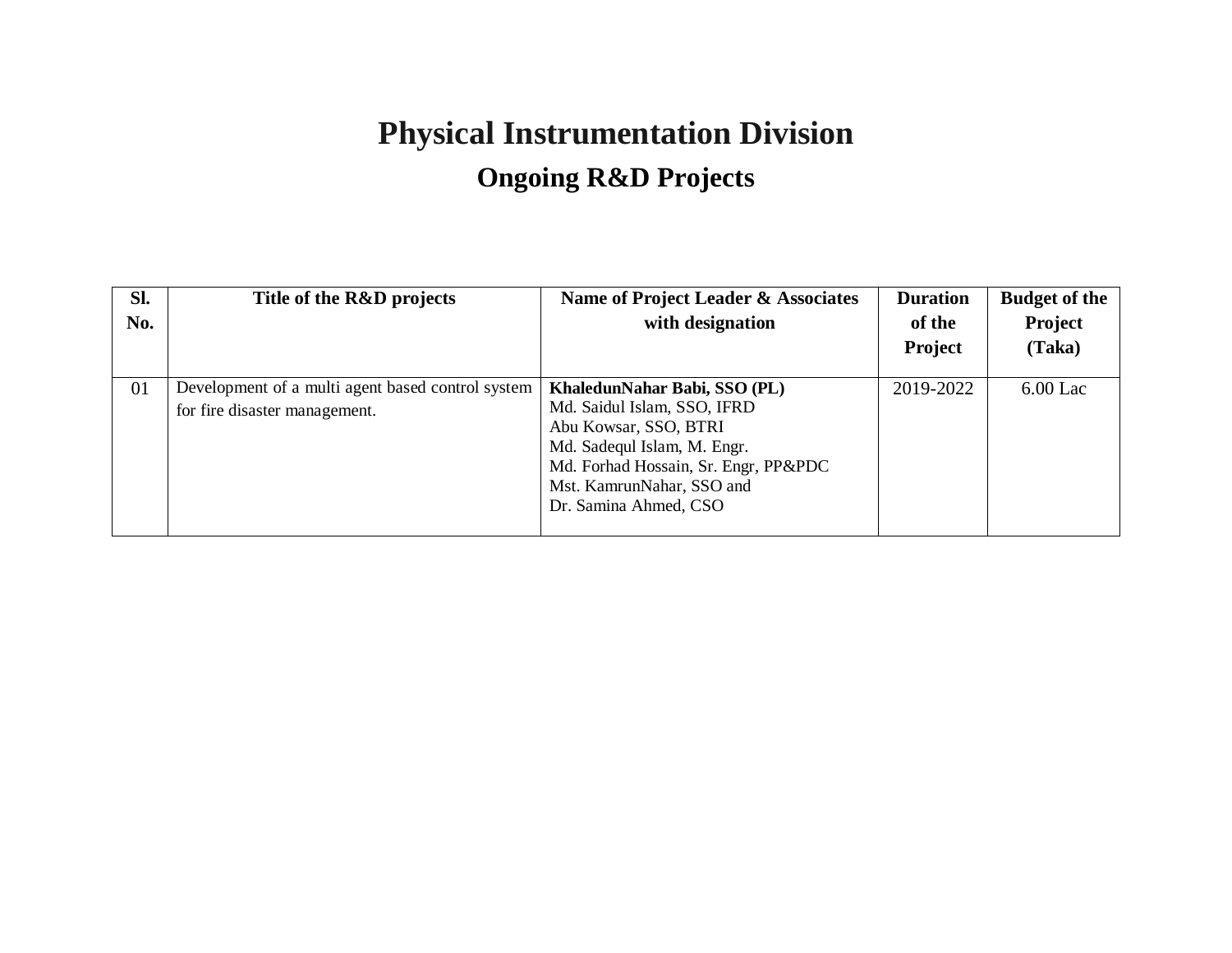# **Pulp & Paper Research Division**

## **List of ongoing R & D Project**

| Sl. No. | Title of the R&D projects                                                     | Name of Project Leader & Associates                          | <b>Duration of the</b> | <b>Budget of the</b> |
|---------|-------------------------------------------------------------------------------|--------------------------------------------------------------|------------------------|----------------------|
|         |                                                                               | with designation                                             | Project                | Project (Taka)       |
| 01      | A low temperature fractionation of                                            | Dr. Md. Sarwar Jahan, C.S.O (PL)                             | July 2018- June        | 12.0 lakh            |
|         | agricultural residue with zero emission                                       |                                                              | 2021                   |                      |
|         |                                                                               | Dr. Md. Mostafizur Rahman, SSO                               |                        |                      |
|         |                                                                               | Jannatun Nayeem, S.O.                                        |                        |                      |
|         |                                                                               | Razia Sultana Popy, S.O.                                     |                        |                      |
|         |                                                                               | Dr. Md Moniruzzaman, SSO<br>Ohidul Akbar, SSO, INARS         |                        |                      |
|         |                                                                               | Badhon Saha, SSO                                             |                        |                      |
|         |                                                                               |                                                              |                        |                      |
| 02      | Development of Rayon grade pulp from<br>mixture of jute stick and jute fiber. | Dr. M. Mostafizur Rahman, S.S.O (PL)                         | July 2020-June         | 2.0 lakh             |
|         |                                                                               | JannatunNayeem, S.O.                                         | 2021                   |                      |
|         |                                                                               |                                                              |                        |                      |
|         |                                                                               | Razia Sultana Popy, S.O.                                     |                        |                      |
|         |                                                                               | Kazi Md. YasinArafat, S.O.                                   |                        |                      |
|         |                                                                               | Dr. Md. Nashir Uddin, P.S.O.                                 |                        |                      |
|         |                                                                               | Dr. M Sawar Jahan, C.S.O.                                    |                        |                      |
|         |                                                                               |                                                              |                        | 3.0 lakh             |
| 03      | Non Conventional Production of Paper<br>Grade Pulp from crop wastes.          | Dr. M. Mostafizur Rahman, S.S.O (PL)<br>JannatunNayeem, S.O. | July 2020-June<br>2022 |                      |
|         |                                                                               | Razia Sultana Popy, S.O.                                     |                        |                      |
|         |                                                                               | Kazi Md. YasinArafat, S. O.                                  |                        |                      |
|         |                                                                               | Dr. Md. Nashir Uddin, P.S.O.                                 |                        |                      |
|         |                                                                               | Dr. Mohammad Moniruzaman, P.S.O.                             |                        |                      |
|         |                                                                               | Shamim Ahmed, P.S.O.                                         |                        |                      |
|         |                                                                               | Dr. M Sawar Jahan, C. S. O.                                  |                        |                      |
|         |                                                                               |                                                              |                        |                      |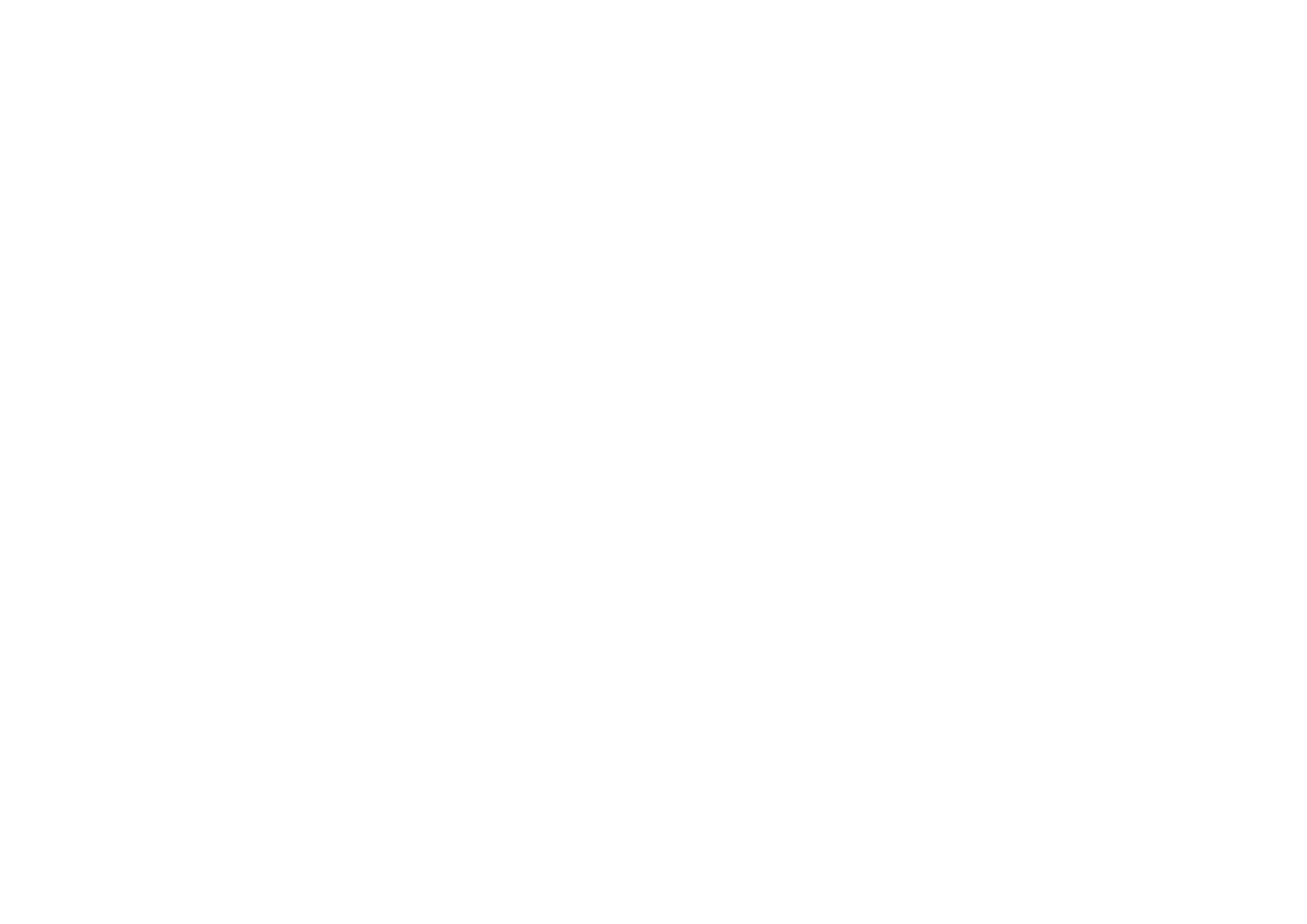## **Pharmaceutical Sciences Research Division**

## **Ongoing R&D Projects**

| Sl. | Title of the R&D projects            | Name of Project Leader & Associates with     | <b>Duration of the</b> | <b>Budget of the</b> |
|-----|--------------------------------------|----------------------------------------------|------------------------|----------------------|
| No. |                                      | designation                                  | Project                | Project (Taka)       |
|     | Isolation and characterization of    | Md. Najem Uddin, SO (PL)<br>1.               | July 2020-June 2022    | 3.00 Lac             |
| 1.  | anti-hemolytic and urease inhibitor  | 2.<br>Dr. Farhana Afroz, SSO                 |                        |                      |
|     | from Tarmarindus indica and Allium   | 3.<br>Dr. A.D.A. Shahinuzzaman, SSO          |                        |                      |
|     | sativum extracts                     | Suriya Sharmin, SSO<br>4.                    |                        |                      |
|     |                                      | 5.<br>Md. Ariful Haq, SO                     |                        |                      |
|     |                                      | Satyajit Roy Rony, SSO<br>6.                 |                        |                      |
|     | Development and Characterization     | Advisor: Muhammad Showkat Ali, Member,<br>a) | July 2020-June 2021    | 5.00 Lac             |
| 2.  | of neutralizing antibodies against   | <b>BCSIR</b>                                 |                        |                      |
|     | SARS-CoV-2 infection                 | Consultant: Prof. Dr. Abdul Mannan,<br>b)    |                        |                      |
|     |                                      | Department of Endocrinology and Medicine,    |                        |                      |
|     |                                      | Anwer Khan Modern Hospital                   |                        |                      |
|     |                                      | Dr. A.D.A. Shahinuzzaman, SSO (PL)<br>1.     |                        |                      |
|     |                                      | Dr. Md. Hossain Sohrab, CSO<br>2.            |                        |                      |
|     |                                      | Dr. Farhana Afroz, SSO<br>3.                 |                        |                      |
|     |                                      | Satyajit Roy Rony, SSO<br>4.                 |                        |                      |
|     |                                      | Suriya Sharmin, SSO<br>5.                    |                        |                      |
|     |                                      | Fatema Moni, SSO<br>6.                       |                        |                      |
|     |                                      | Shammi Akhter, SO                            |                        |                      |
|     |                                      | Md. Najem Uddin, SO<br>8.                    |                        |                      |
|     |                                      | Md. Ariful Haq, SO<br>9.                     |                        |                      |
|     |                                      |                                              |                        |                      |
|     | Identification of pharmacophores in  | Dr. Md. Hossain Sohrab, CSO (PL),<br>1.      | July 2019-June 2022    | 15.00 Lac            |
| 3.  | bioactive compounds isolated from    | Dr. Farhana Afroz, SSO<br>2.                 |                        |                      |
|     | medicinal plants and their           | Fatema Moni, SSO<br>3.                       |                        |                      |
|     | endophytic fungi and structure       | Saima Mollick, SO<br>4.                      |                        |                      |
|     | activity relationship (SAR) study of | Md. Ariful Haq, SO<br>5.                     |                        |                      |
|     | the pharmacophores.                  | Muhammad Abdullah Al-Mansur, PSO<br>6.       |                        |                      |
|     |                                      | (INARS)                                      |                        |                      |
|     |                                      |                                              |                        |                      |